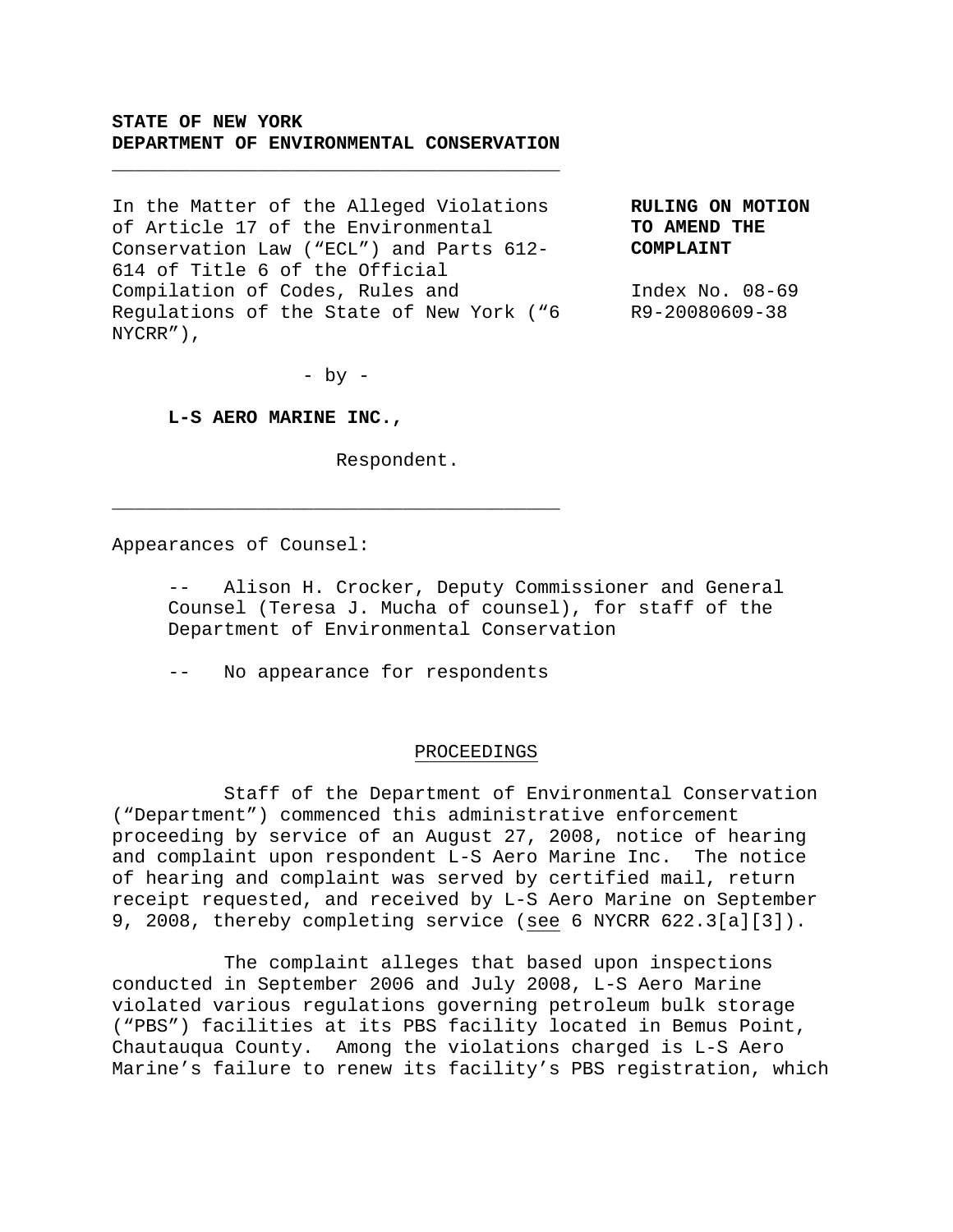expired on August 17, 2007. To date, L-S Aero Marine has not filed an answer to the complaint.

 By motion dated November 20, 2009, Department staff moves to amend the complaint to add L-S Aero Marine's president, David Lawson, as an additional respondent and for permission to serve the amended complaint upon Mr. Lawson. Staff alleges that Mr. Lawson should be joined as a respondent based upon his direct personal involvement in the operations of L-S Aero Marine and his ability to control the actions of the corporation which led to the violations charged in this proceeding. Attached to the motion is the amended complaint staff proposes to serve.

 Although Department staff's motion to amend the complaint was served upon Mr. Lawson in his individual capacity and as president of L-S Aero Marine, no response to staff's motion has been filed by either Mr. Lawson or L-S Aero Marine.

#### DISCUSSION

 Under the Department's Uniform Enforcement Hearing Procedures (6 NYCRR part 622 [Part 622]), a party may amend its pleading once without permission at any time before the period for responding expires (see 6 NYCRR 622.5[a]). Thereafter, consistent with the CPLR, a party may amend its pleading at any time prior to the final decision of the Commissioner by permission of the Administrative Law Judge ("ALJ") or the Commissioner, and absent prejudice to the ability of any other party to respond (see 6 NYCRR 622.5[b]). Where, as here, no ALJ has been assigned to the case, the motion is made to the Chief ALJ (see 6 NYCRR 622.6[c][1]).

 Pursuant to the CPLR, a party may amend its pleading at any time by leave of court or by stipulation of all parties (see CPLR 3025[b]). Leave to amend shall be freely given upon such terms as may be just, including the granting of continuances (see id.).

 Except where otherwise prescribed by law or order of the court, an answer or reply to an amended pleading is required if an answer or reply is required to the pleading being amended (see CPLR 3025[d]). Service of such an answer or reply shall be made within twenty days after service of the amended pleading to which it responds (see id.). Pursuant to Part 622, a respondent